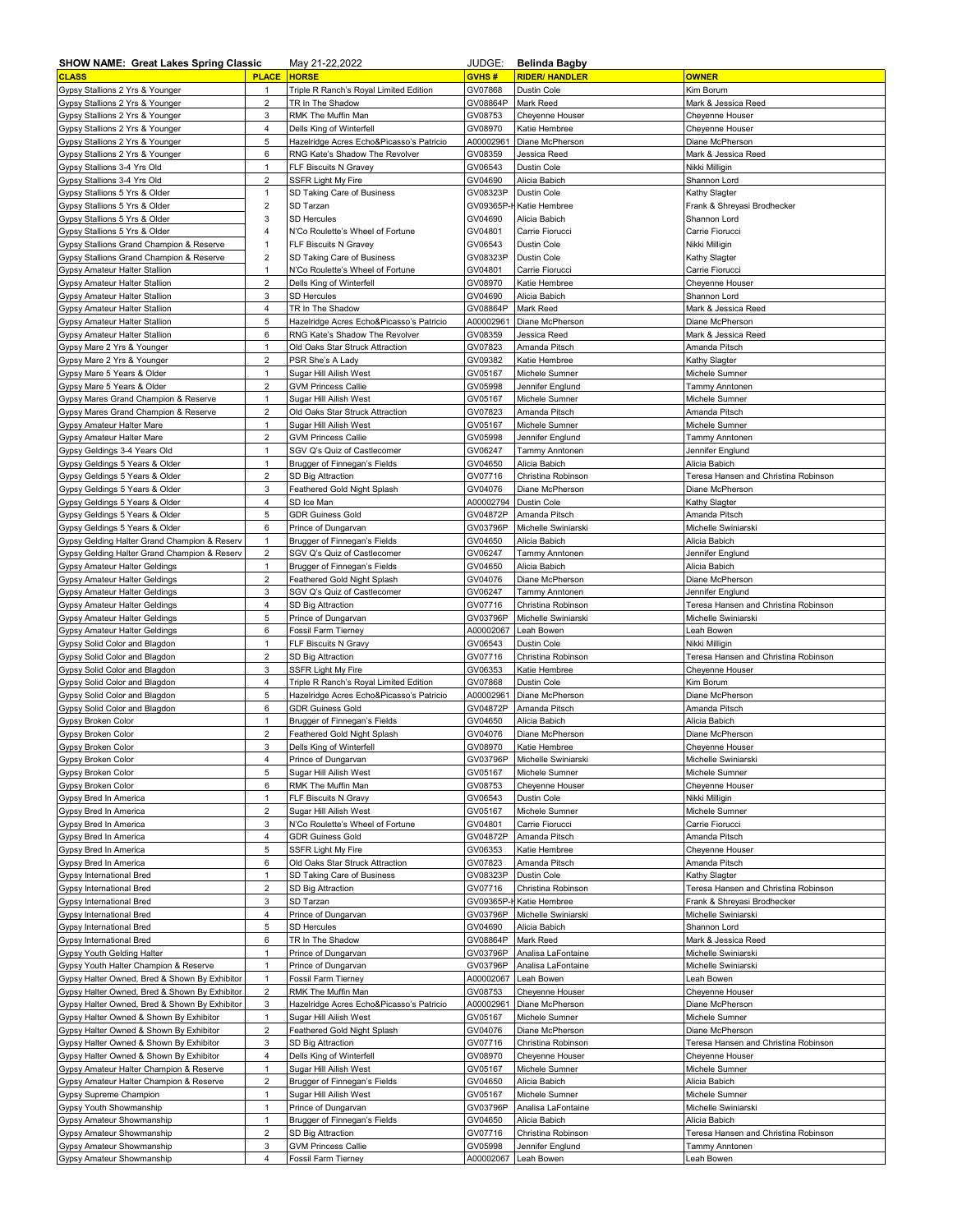| Gypsy Amateur Showmanship              | 5              | SGV Q's Quiz of Castlecomer              | GV06247   | <b>Tammy Anntonen</b> | Jennifer Englund                     |
|----------------------------------------|----------------|------------------------------------------|-----------|-----------------------|--------------------------------------|
| Gypsy Amateur Showmanship              | 6              | Prince of Dungarvan                      | GV03796P  | Michelle Swiniarski   | Michelle Swiniarski                  |
| Gypsy Open Showmanship                 | 1              | SD Big Attraction                        | GV07716   | Christina Robinson    | Teresa Hansen and Christina Robinson |
| Gypsy Open Showmanship                 | $\overline{a}$ | SD Hercules                              | GV04690   | Alicia Babich         | Shannon Lord                         |
| Gypsy Senior Open Trail In Hand        | $\mathbf{1}$   | Brugger of Finnegan's Fields             | GV04650   | Alicia Babich         | Alicia Babich                        |
| Gypsy Senior Open Trail In Hand        | $\overline{a}$ | <b>SD Hercules</b>                       | GV04690   | Alicia Babich         | Shannon Lord                         |
| Gypsy Senior Open Trail In Hand        | 3              | Feathered Gold Night Splash              | GV04076   | Diane McPherson       | Diane McPherson                      |
|                                        | 4              | SD Tarzan                                | GV09365P- | Katie Hembree         | Frank & Shreyasi Brodhecker          |
| Gypsy Senior Open Trail In Hand        |                |                                          |           |                       |                                      |
| Gypsy Senior Open Trail In Hand        | 5              | SD Ice Man                               | A00002794 | Dustin Cole           | Kathy Slagter                        |
| Gypsy Junior Open Trail In Hand        | $\mathbf{1}$   | FLF Biscuits N Gravy                     | GV06543   | <b>Dustin Cole</b>    | Nikki Milligin                       |
| Gypsy Junior Open Trail In Hand        | $\overline{2}$ | SD Taking Care of Business               | GV08323P  | Dustin Cole           | Kathy Slagter                        |
| Gypsy Junior Open Trail In Hand        | 3              | SD Big Attraction                        | GV07716   | Christina Robinson    | Teresa Hansen and Christina Robinson |
| Gypsy Junior Open Trail In Hand        | 4              | Hazelridge Acres Echo&Picasso's Patricio | A00002961 | Diane McPherson       | Diane McPherson                      |
| Gypsy Junior Open Trail In Hand        | 5              | Triple R Ranch's Royal Limited Edition   | GV07868   | Dustin Cole           | Kim Borum                            |
| Gypsy Junior Open Trail In Hand        | 6              | <b>GVM Princess Callie</b>               | GV05998   | Jennifer Englund      | Tammy Anntonen                       |
| Gypsy Amateur Trail In Hand            | $\mathbf{1}$   | Brugger of Finnegan's Fields             | GV04650   | Alicia Babich         | Alicia Babich                        |
| Gypsy Amateur Trail In Hand            | $\overline{c}$ | Sugar Hill Ailish West                   | GV05167   | Michele Sumner        | Michele Sumner                       |
| Gypsy Amateur Trail In Hand            | 3              | Feathered Gold Night Splash              | GV04076   | Diane McPherson       | Diane McPherson                      |
| Gypsy Amateur Trail In Hand            | 4              | <b>GVM Princess Callie</b>               | GV05998   | Jennifer Englund      | Tammy Anntonen                       |
| Gypsy Amateur Trail In Hand            | 5              | Fossil Farm Tierney                      | A00002067 | Leah Bowen            | Leah Bowen                           |
|                                        |                |                                          |           |                       |                                      |
| Gypsy Amateur Trail In Hand            | 6              | Hazelridge Acres Echo&Picasso's Patricio | A00002961 | Diane McPherson       | Diane McPherson                      |
| Gypsy Youth Trail Under Saddle WJL     | $\mathbf{1}$   | Prince of Dungarvan                      | GV03796P  | Analisa LaFontaine    | Michelle Swiniarski                  |
| Gypsy Amateur Trail Under Saddle WJ    | $\mathbf{1}$   | <b>GVM Princess Callie</b>               | GV05998   | Jennifer Englund      | Tammy Anntonen                       |
| Gypsy Amateur Trail Under Saddle WJ    | $\overline{2}$ | Feathered Gold Night Splash              | GV04076   | Diane McPherson       | Diane McPherson                      |
| Gypsy Amateur Trail Under Saddle WJ    | 3              | Sugar Hill Ailish West                   | GV05167   | Michele Sumner        | Michele Sumner                       |
| Gypsy Amateur Trail Under Saddle WJ    | 4              | Fossil Farm Tierney                      | A00002067 | Leah Bowen            | Leah Bowen                           |
| Gypsy Amateur Trail Under Saddle WJ    | 5              | SD Big Attraction                        | GV07716   | Christina Robinson    | Teresa Hansen and Christina Robinson |
| Gypsy Open Trail Under Saddle WJ       | 1              | <b>GVM Princess Callie</b>               | GV05998   | Jennifer Englund      | Tammy Anntonen                       |
| Gypsy Open Trail Under Saddle WJ       | $\overline{c}$ | SD Hercules                              | GV04690   | Alicia Babich         | Shannon Lord                         |
| Gypsy Open Trail Under Saddle WJ       | 3              | FLF Biscuits N Gravy                     | GV06543   | Dustin Cole           | Nikki Milligin                       |
|                                        |                |                                          |           |                       |                                      |
| Gypsy Open Trail Under Saddle WJ       | 4              | Feathered Gold Night Splash              | GV04076   | Diane McPherson       | Diane McPherson                      |
| Gypsy Open Trail Under Saddle WJ       | 5              | SD Ice Man                               | A00002794 | Dustin Cole           | Kathy Slagter                        |
| Gypsy Open Trail Under Saddle WJL      | $\mathbf{1}$   | Brugger of Finnegan's Fields             | GV04650   | Alicia Babich         | Alicia Babich                        |
| Gypsy Open Trail Under Saddle WJL      | $\overline{2}$ | SD Taking Care of Business               | GV08323P  | Dustin Cole           | Kathy Slagter                        |
| Gypsy Amateur Trail Under Saddle WJL   | $\mathbf{1}$   | Brugger of Finnegan's Fields             | GV04650   | Alicia Babich         | Alicia Babich                        |
| Gypsy Amateur Trail Under Saddle WJL   | $\overline{c}$ | SD Taking Care of Business               | GV08323P  | Dustin Cole           | Kathy Slagter                        |
| Gypsy Open Jr. Western Pleasure WJ     | $\mathbf{1}$   | FLF Biscuits N Gravy                     | GV06543   | Dustin Cole           | Nikki Milligin                       |
| Gypsy Open Jr. Western Pleasure WJ     | $\overline{c}$ | SGV Q's Quiz of Castlecomer              | GV06247   | <b>Tammy Anntonen</b> | Jennifer Englund                     |
| Gypsy Open Jr. Western Pleasure WJ     | 3              | <b>GVM Princess Callie</b>               | GV05998   | Jennifer Englund      | <b>Tammy Anntonen</b>                |
| Gypsy Amateur Western Pleasure WJ      | $\mathbf{1}$   | Sugar Hill Ailish West                   | GV05167   | Michele Sumner        | Michele Sumner                       |
|                                        |                |                                          |           |                       |                                      |
| Gypsy Amateur Western Pleasure WJ      | $\overline{c}$ | SGV Q's Quiz of Castlecomer              | GV06247   | <b>Tammy Anntonen</b> | Jennifer Englund                     |
| Gypsy Amateur Western Pleasure WJ      | 3              | <b>GVM Princess Callie</b>               | GV05998   | Jennifer Englund      | <b>Tammy Anntonen</b>                |
| Gypsy Amateur Western Pleasure WJ      | 4              | SD Big Attraction                        | GV07716   | Christina Robinson    | Teresa Hansen and Christina Robinson |
| Gypsy Amateur Western Pleasure WJ      | 5              | Feathered Gold Night Splash              | GV04076   | Diane McPherson       | Diane McPherson                      |
| Gypsy Amateur Western Pleasure WJ      | 6              | <b>Fossil Farm Tierney</b>               | A00002067 | Leah Bowen            | Leah Bowen                           |
| Gypsy Open Sr. Western Pleasure WJ     | $\mathbf{1}$   | <b>SD Hercules</b>                       | GV04690   | Alicia Babich         | Shannon Lord                         |
| Gypsy Open Sr. Western Pleasure WJ     | $\overline{2}$ | Feathered Gold Night Splash              | GV04076   | Diane McPherson       | Diane McPherson                      |
| Gypsy Open Sr. Western Pleasure WJ     | 3              | SD Ice Man                               | A00002794 | Dustin Cole           | Kathy Slagter                        |
| Gypsy Western Pleasure WJ Championship | 1              | SD Hercules                              | GV04690   | Alicia Babich         | Shannon Lord                         |
| Gypsy Western Pleasure WJ Championship |                | FLF Biscuits N Gravy                     |           | Dustin Cole           |                                      |
|                                        | $\overline{c}$ |                                          | GV06543   |                       | Nikki Milligin                       |
| Gypsy Western Pleasure WJ Championship | 3              | SGV Q's Quiz of Castlecomer              | GV06247   | Tammy Anntonen        | Jennifer Englund                     |
| Gypsy Western Pleasure WJ Championship | 4              | SD Big Attraction                        | GV07716   | Christina Robinson    | Teresa Hansen and Christina Robinson |
| Gypsy Western Pleasure WJ Championship | 5              | Feathered Gold Night Splash              | GV04076   | Diane McPherson       | Diane McPherson                      |
| Gypsy Western Pleasure WJ Championship | 6              | SD Ice Man                               | A00002794 | <b>Dustin Cole</b>    | Kathy Slagter                        |
| Gypsy Open Western Horsemanship WJ     | 1              | Feathered Gold Night Splash              | GV04076   | Diane McPherson       | Diane McPherson                      |
| Gypsy Amateur Western Horsemanship WJ  | $\mathbf{1}$   | <b>GVM Princess Callie</b>               | GV05998   | Jennifer Englund      | <b>Tammy Anntonen</b>                |
| Gypsy Amateur Western Horsemanship WJ  | $\overline{2}$ | SGV Q's Quiz of Castlecomer              | GV06247   | Tammy Anntonen        | Jennifer Englund                     |
| Gypsy Amateur Western Horsemanship WJ  | 3              | Feathered Gold Night Splash              | GV04076   | Diane McPherson       | Diane McPherson                      |
|                                        | $\mathbf{1}$   |                                          |           | Dustin Cole           |                                      |
| Gypsy Open Jr. Western Pleasure WJL    |                | SD Taking Care of Business               | GV08323P  |                       | Kathy Slagter                        |
| Gypsy Amateur Western Pleasure WJL     | $\mathbf{1}$   | Brugger of Finnegan's Fields             | GV04650   | Alicia Babich         | Alicia Babich                        |
| Gypsy Amateur Western Pleasure WJL     | $\overline{2}$ | N'Co Roulette's Wheel of Fortune         | GV04801   | Carrie Fiorucci       | Carrie Fiorucci                      |
| Gypsy Open Sr. Western Pleasure WJL    | $\mathbf{1}$   | Brugger of Finnegan's Fields             | GV04650   | Alicia Babich         | Alicia Babich                        |
| Gypsy Open Western Horsemanship WJL    | $\mathbf{1}$   | Brugger of Finnegan's Fields             | GV04650   | Alicia Babich         | Alicia Babich                        |
| Gypsy Amateur Ranch Riding WJ          | $\mathbf{1}$   | <b>GVM Princess Callie</b>               | GV05998   | Jennifer Englund      | Tammy Anntonen                       |
| Gypsy Amateur Ranch Riding WJ          | $\overline{2}$ | Feathered Gold Night Splash              | GV04076   | Diane McPherson       | Diane McPherson                      |
| Gypsy Open Ranch Riding WJ             | $\mathbf{1}$   | <b>SD Hercules</b>                       | GV04690   | Alicia Babich         | Shannon Lord                         |
| Gypsy Open Ranch Riding WJ             | $\overline{c}$ | FLF Biscuits N Gravy                     | GV06543   | Dustin Cole           | Nikki Milligin                       |
| Gypsy Open Ranch Riding WJ             | 3              | <b>GVM Princess Callie</b>               | GV05998   | Jennifer Englund      | Tammy Anntonen                       |
|                                        |                |                                          |           |                       |                                      |
| Gypsy Open Ranch Riding WJ             | 4              | Feathered Gold Night Splash              | GV04076   | Diane McPherson       | Diane McPherson                      |
| Gypsy Open Ranch Riding WJ             | 5              | SD Ice Man                               | A00002794 | Katie Hembree         | Kathy Slagter                        |
| Gypsy Amateur Ranch Riding WJL         | $\mathbf{1}$   | Brugger of Finnegan's Fields             | GV04650   | Alicia Babich         | Alicia Babich                        |
| Gypsy Open Ranch Riding WJL            | $\mathbf{1}$   | Brugger of Finnegan's Fields             | GV04650   | Alicia Babich         | Alicia Babich                        |
| Gypsy Open Ranch Riding WJL            | $\overline{2}$ | SD Taking Care of Business               | GV08323P  | Dustin Cole           | Kathy Slagter                        |
| Gypsy Open Pleasure Driving            | 1              | Brugger of Finnegan's Fields             | GV04650   | Alicia Babich         | Alicia Babich                        |
| Gypsy Open Pleasure Driving            | $\overline{c}$ | Feathered Gold Night Splash              | GV04076   | Diane McPherson       | Diane McPherson                      |
| Gypsy Open Pleasure Driving            | 3              | SD Ice Man                               | A00002794 | Dustin Cole           | Kathy Slagter                        |
| Gypsy Amateur Pleasure Driving         | $\mathbf{1}$   | Brugger of Finnegan's Fields             | GV04650   | Alicia Babich         | Alicia Babich                        |
| Gypsy Amateur Pleasure Driving         | $\overline{2}$ | Feathered Gold Night Splash              | GV04076   | Diane McPherson       | Diane McPherson                      |
|                                        |                |                                          |           |                       |                                      |
| Gypsy Amateur Pleasure Driving         | 3              | Prince of Dungarvan                      | GV03796P  | Michelle Swiniarski   | Michelle Swiniarski                  |
| Gypsy Pleasure Driving Championship    | $\mathbf{1}$   | Brugger of Finnegan's Fields             | GV04650   | Alicia Babich         | Alicia Babich                        |
| Gypsy Pleasure Driving Championship    | $\overline{c}$ | SD Ice Man                               | A00002794 | Dustin Cole           | Kathy Slagter                        |
| Gypsy Pleasure Driving Championship    | 3              | Feathered Gold Night Splash              | GV04076   | Diane McPherson       | Diane McPherson                      |
| Gypsy Pleasure Driving Championship    | 4              | Prince of Dungarvan                      | GV03796P  | Michelle Swiniarski   | Michelle Swiniarski                  |
| Gypsy Driving Reinsmanship             | $\mathbf{1}$   | Brugger of Finnegan's Fields             | GV04650   | Alicia Babich         | Alicia Babich                        |
| Gypsy Driving Reinsmanship             | $\overline{2}$ | SD Ice Man                               | A00002794 | Dustin Cole           | Kathy Slagter                        |
| Gypsy Driving Reinsmanship             | 3              | Feathered Gold Night Splash              | GV04076   | Diane McPherson       | Diane McPherson                      |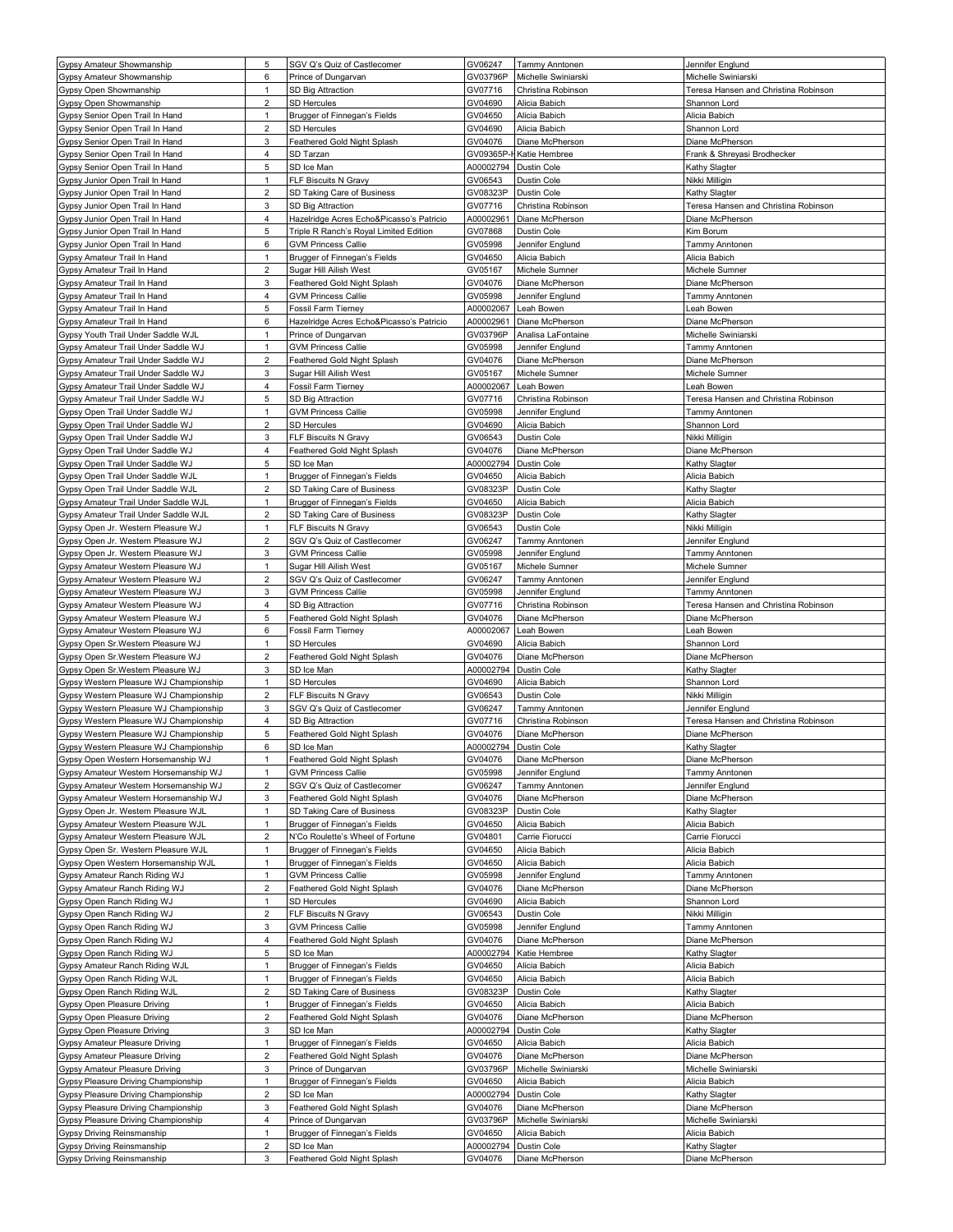| <b>Gypsy Obstacle Driving</b>               | 1                       | Brugger of Finnegan's Fields           | GV04650    | Alicia Babich       | Alicia Babich                        |
|---------------------------------------------|-------------------------|----------------------------------------|------------|---------------------|--------------------------------------|
| <b>Gypsy Obstacle Driving</b>               | $\overline{c}$          | Prince of Dungarvan                    | GV03796P   | Michelle Swiniarski | Michelle Swiniarski                  |
| <b>Gypsy Obstacle Driving</b>               | 3                       | Feathered Gold Night Splash            | GV04076    | Diane McPherson     | Diane McPherson                      |
| <b>Gypsy Obstacle Driving</b>               | 4                       | SD Hercules                            | GV04690    | Dustin Cole         | Shannon Lord                         |
| Gypsy Obstacle Ground Driving               | $\mathbf{1}$            | Brugger of Finnegan's Fields           | GV04650    | Alicia Babich       | Alicia Babich                        |
| Gypsy Obstacle Ground Driving               | $\overline{c}$          | SD Tarzan                              | GV09365P-  | Katie Hembree       | Frank and Sheryasi Brodhecker        |
| Gypsy Obstacle Ground Driving               | 3                       | SD Taking Care of Business             | GV08323P   | Dustin Cole         | Kathy Slagter                        |
| Gypsy Obstacle Ground Driving               | 4                       | <b>SSFR Light My Fire</b>              | GV06353    | Katie Hembree       | Cheyenne Houser                      |
| Gypsy Obstacle Ground Driving               | 5                       | SD Ice Man                             | A00002794  | Dustin Cole         | Kathy Slagter                        |
| Gypsy Driving Cones Timed                   | 1                       | SD Ice Man                             | A00002794  | Dustin Cole         | Kathy Slagter                        |
| Gypsy Driving Cones Timed                   | $\overline{c}$          | Brugger of Finnegan's Fields           | GV04650    | Alicia Babich       | Alicia Babich                        |
| <b>Gypsy Driving Cones Timed</b>            | 3                       | Feathered Gold Night Splash            | GV04076    | Diane McPherson     | Diane McPherson                      |
| <b>Gypsy Costume</b>                        | $\mathbf{1}$            | <b>Fossil Farm Tierney</b>             | A00002067  | Leah Bowen          | Leah Bowen                           |
| <b>Gypsy Liberty</b>                        | 1                       | <b>SD Hercules</b>                     | GV04690    | Alicia Babich       | Shannon Lord                         |
| Gypsy Liberty                               | $\overline{c}$          | SD Ice Man                             | A00002794  | Dustin Cole         | Kathy Slagter                        |
| <b>Gypsy Liberty</b>                        | 3                       | SSFR Light My Fire                     | GV06353    | Katie Hembree       | Cheyenne Houser                      |
| Gypsy Liberty                               | 4                       | Triple R Ranch's Royal Limited Edition | GV07868    | Dustin Cole         | Kim Borum                            |
| Gypsy Liberty                               | 5                       | SD Tarzan                              | GV09365P-I | Katie Hembree       | Frank & Shreyasi Brodhecker          |
| <b>Gypsy Liberty</b>                        | 6                       | Prince of Dungarvan                    | GV03796P   | Michelle Swiniarski | Michelle Swiniarski                  |
| Gypsy In Hand Suitability for Dressage      | $\mathbf{1}$            | Sugar Hill Ailish West                 | GV05167    | Michele Sumner      | Michele Sumner                       |
| Gypsy Leadline                              | $\mathbf{1}$            | <b>GVM Princess Callie</b>             | GV05998    | Jennifer Englund    | Tammy Anntonen                       |
| Gypsy Amateur Hunter Under Saddle           | $\mathbf{1}$            | Feathered Gold Night Splash            | GV04076    | Diane McPherson     | Diane McPherson                      |
| Gypsy Open Hunter Under Saddle              | $\mathbf{1}$            | Feathered Gold Night Splash            | GV04076    | Diane McPherson     | Diane McPherson                      |
| Gypsy Amateur English Pleasure WT           | $\mathbf{1}$            | Sugar Hill Ailish West                 | GV05167    | Michele Sumner      | Michele Sumner                       |
| Gypsy Amateur English Pleasure WT           | $\overline{2}$          | SD Big Attraction                      | GV07716    | Christina Robinson  | Teresa Hansen and Christina Robinson |
| Gypsy Amateur English Pleasure WT           | 3                       | <b>GVM Princess Callie</b>             | GV05998    | Jennifer Englund    | Tammy Anntonen                       |
| Gypsy Amateur English Pleasure WT           | 4                       | Feathered Gold Night Splash            | GV04076    | Diane McPherson     | Diane McPherson                      |
| Gypsy Open Jr. English Pleasure WT          | 1                       | SD Big Attraction                      | GV07716    | Christina Robinson  | Teresa Hansen and Christina Robinson |
| Gypsy Open Jr. English Pleasure WT          | $\overline{2}$          | FLF Biscuits N Gravy                   | GV06543    | Dustin Cole         | Nikki Milligin                       |
| Gypsy Open Jr. English Pleasure WT          | 3                       | <b>GVM Princess Callie</b>             | GV05998    | Jennifer Englund    | Tammy Anntonen                       |
| Gypsy Open Sr. English Pleasure WT          | 1                       | <b>SD Hercules</b>                     | GV04690    | Alicia Babich       | Shannon Lord                         |
| Gypsy Open Sr. English Pleasure WT          | $\overline{c}$          | Feathered Gold Night Splash            | GV04076    | Diane McPherson     | Diane McPherson                      |
| Gypsy Open Sr. English Pleasure WT          | 3                       | <b>GDR Guiness Gold</b>                | GV04872P   | Amanda Pitsch       | Amanda Pitsch                        |
| Gypsy English Pleasure WT Championship      | $\mathbf{1}$            | SD Hercules                            | GV04690    | Alicia Babich       | Shannon Lord                         |
| Gypsy English Pleasure WT Championship      | $\overline{c}$          | SD Big Attraction                      | GV07716    | Christina Robinson  | Teresa Hansen and Christina Robinson |
| Gypsy English Pleasure WT Championship      | 3                       | Feathered Gold Night Splash            | GV04076    | Diane McPherson     | Diane McPherson                      |
| Gypsy Amateur English Equitation WT         | $\mathbf{1}$            | Sugar Hill Ailish West                 | GV05167    | Michele Sumner      | Michele Sumner                       |
| Gypsy Amateur English Equitation WT         | $\overline{2}$          | <b>GVM Princess Callie</b>             | GV05998    | Jennifer Englund    | Tammy Anntonen                       |
| Gypsy Amateur English Equitation WT         | 3                       | Feathered Gold Night Splash            | GV04076    | Diane McPherson     | Diane McPherson                      |
| Gypsy Amateur English Equitation WT         | 4                       | SD Big Attraction                      | GV07716    | Christina Robinson  | Teresa Hansen and Christina Robinson |
| Gypsy Open English Equitation WT            | $\mathbf{1}$            | Feathered Gold Night Splash            | GV04076    | Diane McPherson     | Diane McPherson                      |
| Gypsy Amateur English Pleasure WTC          | $\mathbf{1}$            | Brugger of Finnegan's Fields           | GV04650    | Alicia Babich       | Alicia Babich                        |
| Gypsy Amateur English Pleasure WTC          | $\overline{\mathbf{c}}$ | N'Co Roulette's Wheel of Fortune       | GV04801    | Carrie Fiorucci     | Carrie Fiorucci                      |
| Gypsy Open Jr. English Pleasure WTC         | $\mathbf{1}$            | SD Taking Care of Business             | GV08323P   | Dustin Cole         | Kathy Slagter                        |
| Gypsy Open Sr. English Pleasure WTC         | $\mathbf{1}$            | Brugger of Finnegan's Fields           | GV04650    | Alicia Babich       | Alicia Babich                        |
| Gypsy English Pleasure WTC Championship     | $\mathbf{1}$            | SD Taking Care of Business             | GV08323P   | Dustin Cole         | Kathy Slagter                        |
| Gypsy Open English Equitation WTC           | $\mathbf{1}$            | Brugger of Finnegan's Fields           | GV04650    | Alicia Babich       | Alicia Babich                        |
| Gypsy Amateur English Equitation WTC        | $\mathbf{1}$            | Brugger of Finnegan's Fields           | GV04650    | Alicia Babich       | Alicia Babich                        |
| Gypsy Amateur English Equitation WTC        | $\overline{2}$          | N'Co Roulette's Wheel of Fortune       | GV04801    | Carrie Fiorucci     | Carrie Fiorucci                      |
| Gypsy Dressage Suitability Under Saddle WTC | $\mathbf{1}$            | SD Taking Care of Business             | GV08323P   | Dustin Cole         | Kathy Slagter                        |
| Gypsy Dressage Suitability Under Saddle WTC | $\overline{\mathbf{c}}$ | N'Co Roulette's Wheel of Fortune       | GV04801    | Carrie Fiorucci     | Carrie Fiorucci                      |
| Gypsy Dressage Suitability Under Saddle WT  | $\mathbf{1}$            | <b>GVM Princess Callie</b>             | GV05998    | Jennifer Englund    | Tammy Anntonen                       |
| Gypsy Dressage Suitability Under Saddle WT  | $\overline{2}$          | Feathered Gold Night Splash            | GV04076    | Diane McPherson     | Diane McPherson                      |
|                                             |                         |                                        |            |                     |                                      |
|                                             |                         |                                        |            |                     |                                      |
|                                             |                         |                                        |            |                     |                                      |
|                                             |                         |                                        |            |                     |                                      |
|                                             |                         |                                        |            |                     |                                      |
|                                             |                         |                                        |            |                     |                                      |
|                                             |                         |                                        |            |                     |                                      |
|                                             |                         |                                        |            |                     |                                      |
|                                             |                         |                                        |            |                     |                                      |
|                                             |                         |                                        |            |                     |                                      |
|                                             |                         |                                        |            |                     |                                      |
|                                             |                         |                                        |            |                     |                                      |
|                                             |                         |                                        |            |                     |                                      |
|                                             |                         |                                        |            |                     |                                      |
|                                             |                         |                                        |            |                     |                                      |
|                                             |                         |                                        |            |                     |                                      |
|                                             |                         |                                        |            |                     |                                      |
|                                             |                         |                                        |            |                     |                                      |
|                                             |                         |                                        |            |                     |                                      |
|                                             |                         |                                        |            |                     |                                      |
|                                             |                         |                                        |            |                     |                                      |
|                                             |                         |                                        |            |                     |                                      |
|                                             |                         |                                        |            |                     |                                      |
|                                             |                         |                                        |            |                     |                                      |
|                                             |                         |                                        |            |                     |                                      |
|                                             |                         |                                        |            |                     |                                      |
|                                             |                         |                                        |            |                     |                                      |
|                                             |                         |                                        |            |                     |                                      |
|                                             |                         |                                        |            |                     |                                      |
|                                             |                         |                                        |            |                     |                                      |
|                                             |                         |                                        |            |                     |                                      |
|                                             |                         |                                        |            |                     |                                      |